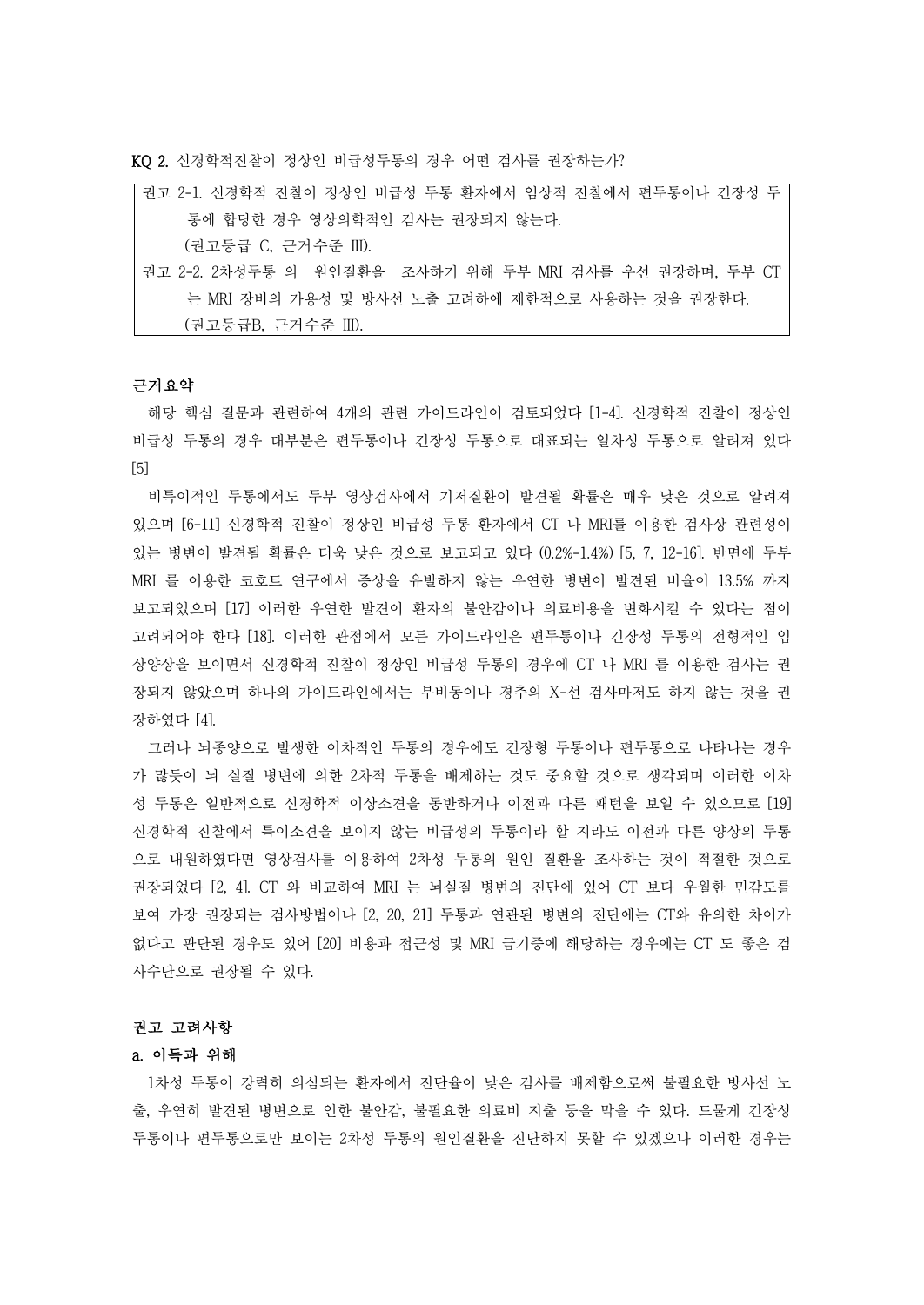매우 낮은 것으로 보고되어 있다. 2차성 두통이 의심되는 환자에서 조영 및 비조영 두부 MRI 를 시 행함으로써 원인이 되는 두개내 병변을 조기에 발견할 수 있다. 두부 MRI 의 경우 방사선 피폭이 없어 안전하게 사용가능하나 CT 의 경우에는 방사선 피폭이 발생하므로 이에 대한 고려가 필요하 다.

## b. 국내 수용성과 적용성(Acceptability and Applicability)

진료지침의 국내 수용성과 적용성은 평가결과 큰 무리가 없는 것으로 판단되었다.

# c. 검사별 방사선량

두부 CT AA

## 참고문헌

- 1. National Clinical Guideline C. National Institute for Health and Clinical Excellence: Guida nce. Headaches: Diagnosis and Management of Headaches in Young People and Adults. London: Royal College of Physicians (UK) National Clinical Guideline Centre.; 2012.
- 2. ACR Appropriateness Criteria: headache. American College of Radiology. NGC:010158
- 3. Scottish Intercollegiate Guidelines Network (SIGN). Diagnosis and management of headach e in adults. A national clinical guideline. SIGN Publication No. 107. Edinburgh: SIGN; 200 8. Available from: <http://www.sign.ac.uk/guidelines/fulltext/107/index.html>
- 4. Toward Optimized Practice. Guideline for primary care management of headache in adul ts. Edmonton (AB): Toward Optimized Practice; 2012 Jul. 71 p.
- 5. Sempere AP, Porta-Etessam J, Medrano V, Garcia-Morales I, Concepcion L, Ramos A, et al. Neuroimaging in the evaluation of patients with non-acute headache. Cephalalgia. 20 05;25:30-5.
- 6, Jordan JE, Ramirez GF, Bradley WG, Chen DY, Lightfoote JB, Song A. Economic and ou tcomes assessment of magnetic resonance imaging in the evaluation of headache. J Natl Med Assoc. 2000;92:573-8.
- 7. Mitchell CS, Osborn RE, Grosskreutz SR. Computed tomography in the headache patient: is routine evaluation really necessary? Headache. 1993;33:82-6.
- 8, Demaerel P, Boelaert I, Wilms G, Baert AL. The role of cranial computed tomography in the diagnostic work-up of headache. Headache. 1996;36:347-8.
- 9. Reinus WR, Erickson KK, Wippold FJ, 2nd. Unenhanced emergency cranial CT: optimizin g patient selection with univariate and multivariate analyses. Radiology. 1993;186:763-8.
- 10. Becker LA, Green LA, Beaufait D, Kirk J, Froom J, Freeman WL. Use of CT scans for